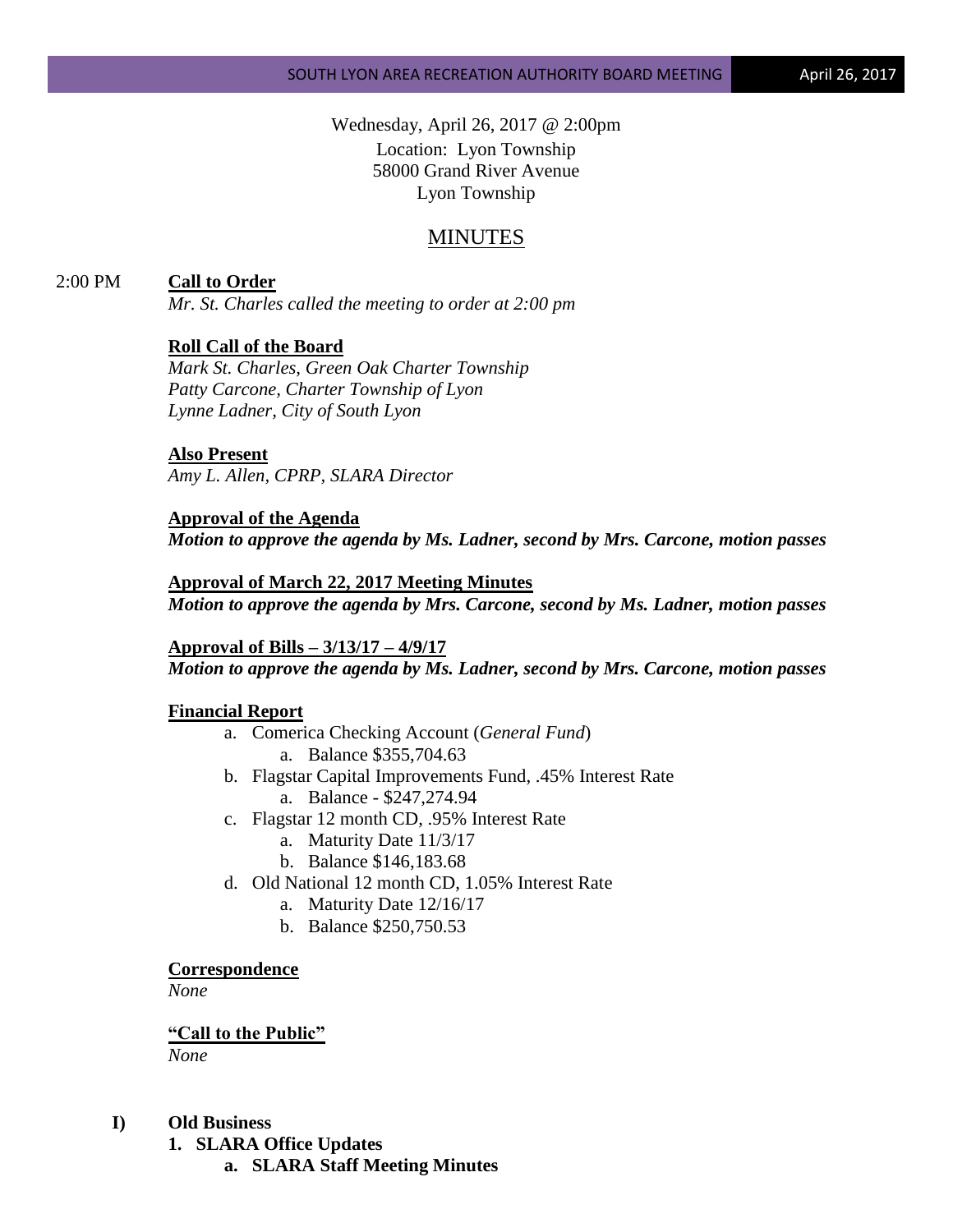*Mrs. Allen shared with the board that the staff had discussed at the last staff meeting the new registration procedure for Private Swim lessons. Staff also discussed day camp registration procedure and current budget updates that are being requested.*

**b. Marketing/Special Events Manager Position – UPDATE**

*Mrs. Allen updated the board. There have been 4 applications submitted for the position. Mrs. Allen said she is waiting for more direction on a time frame as to when this position may be moving forward. The board wants time to look closer at ways to implement this position and move forward. Mrs. Allen will be including this as an agenda item for the next meeting.*

### **c. Budget Discussion - UPDATE**

*The board will be sending Mrs. Allen a spreadsheet that they are requesting she fill out and send back to them. This spreadsheet comes from the City of South Lyon. It will allow the board members to see salary calculations and fringe benefit calculations. This will allow them to compare and contrast the total salary calculations for the SLARA employees. This item will be included on next month's agenda.*

#### **2. Member Updates**

*South Lyon – Citywide garage sale is May 4-7 th . The City has a map located on the website that allows people to pin their sale so there is a master map of all those participating. People from other neighboring communities would like to see the map expanded to include them. The City will be looking into this for the following year. The farmers market is opening on May 13th. It will run on Saturdays from 8:00 am – 2:00 pm. The new market manager is doing a fantastic job so far. The City-wide cleanup is scheduled for May 13th . On May 24th the Lake Street Cruise events will be starting. These cruise events will be taking place on the 4th Wednesday of each month. 10 new businesses have opened in South Lyon in the last month.*

*Lyon Township – Kitefest will take place the first weekend in June. The township is continuing to look at a new water system option.*

*Green Oak – They are working with the Legacy Center on a site plan that will include 4 new ball diamonds and one diamond dedicated to players with special needs. The township has agreed to move forward with the purchase of 13 acres on Whitmore Road located behind the fire department where they are looking to build a new police station.*

### **II) New Business**

#### **1. Hepatitis B Vaccine for Lifeguards**

*Mrs. Allen shared with the board discussion that has taken place with the SLARA legal advisor. The Authority does have to offer the Hepatitis B Vaccine for Lifeguards. Mrs. Allen will have to put together some personnel forms including an informational sheet for the Hepatitis B Vaccine and a Vaccine Offer and/or Declination Form. For individuals under the age of 18, a parent will also have to sign the forms. The legal advisor also stated that the SLARA can create a contract with staff members requiring them to reimburse the SLARA if they do not stay employed with the SLARA or do not finish the shot series. Reimbursement can include withholding the employees last check. The SLARA is only required to pay for each step of the vaccine series once. If an employee misses a shot and has to start the series over, they are responsible for paying for any shots that the SLARA had paid for previously. Mrs. Allen will bring these forms before the board for approval when they are completed.*